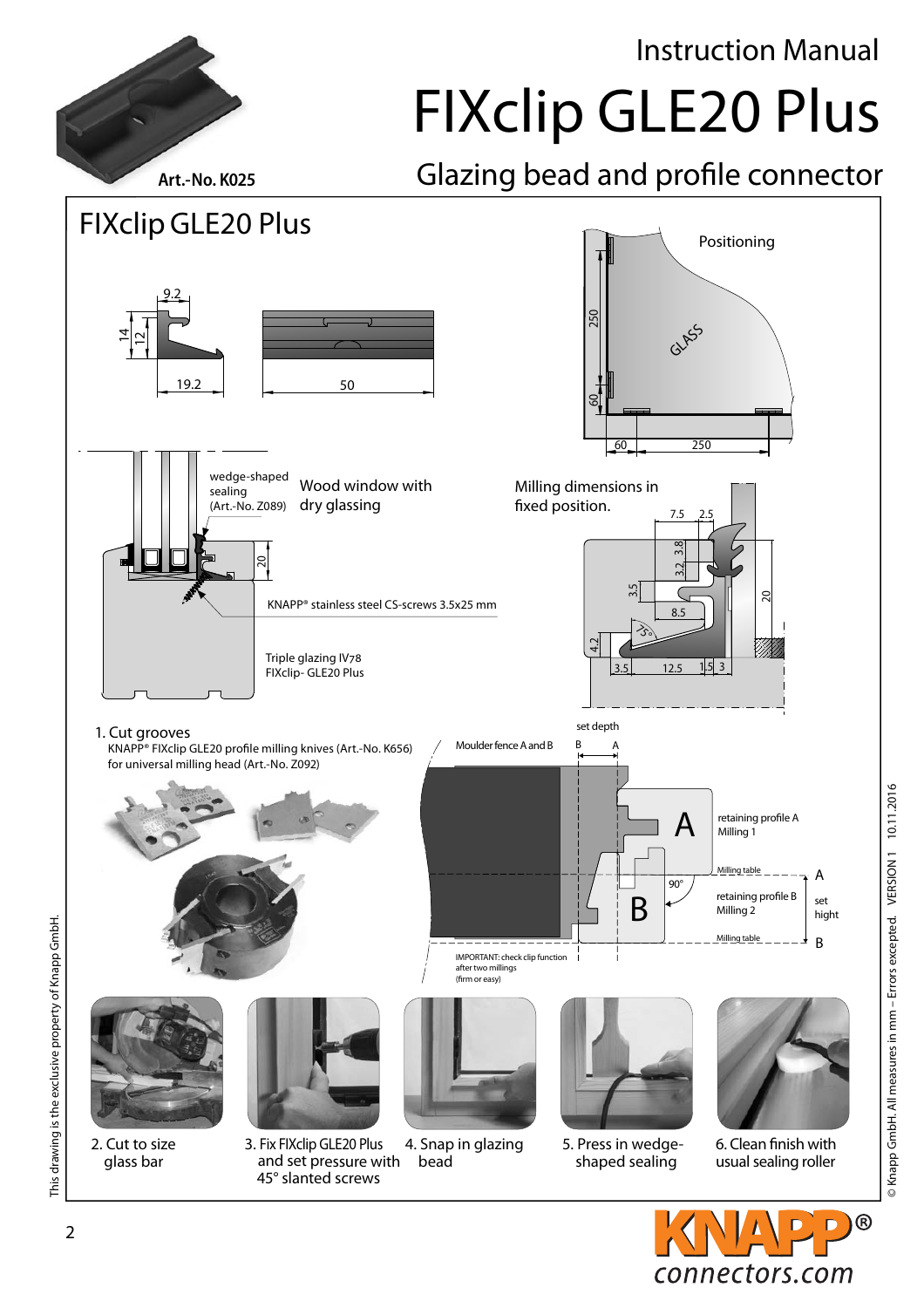## Notice de montage FIXclip GLE20 Plus

## Réf. K025 Ref. K025



 $^{\circledR}$ 

connectors.com

3